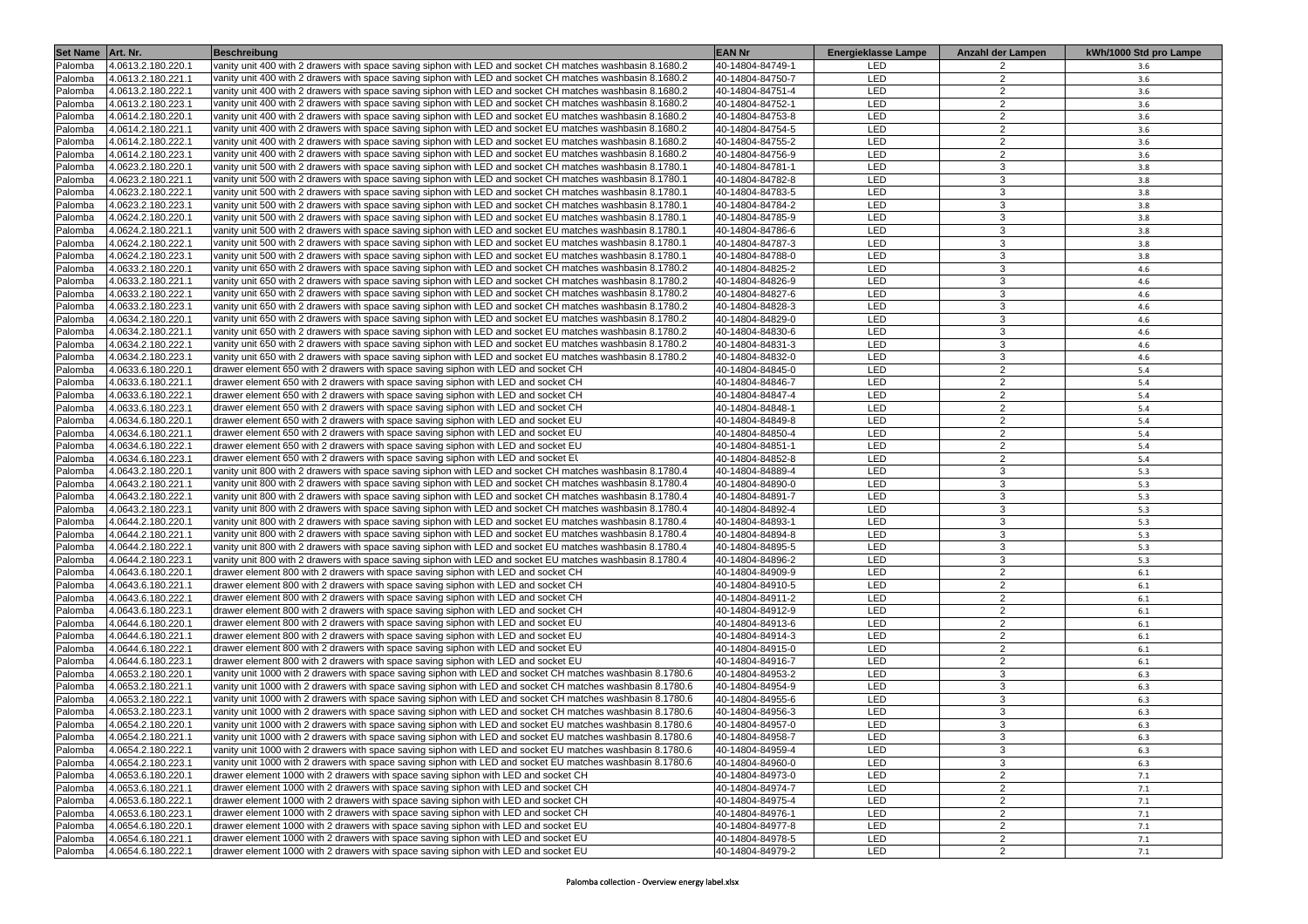| Palomba | 4.0654.6.180.223.  | drawer element 1000 with 2 drawers with space saving siphon with LED and socket EU | 40-14804-84980-8 | LED | 2              | 7.1          |
|---------|--------------------|------------------------------------------------------------------------------------|------------------|-----|----------------|--------------|
| Palomba | 4.0723.2.180.220.1 | vanity unit 800 with 2 drawers for wb 8.1480.4 with LED and socket CH              | 76-12738-29716-9 | LED | 3              | 5.2          |
| Palomba | 4.0723.2.180.221.1 | vanity unit 800 with 2 drawers for wb 8.1480.4 with LED and socket CH              | 76-12738-29717-6 | LED | 3              | 5.2          |
| Palomba | 4.0723.2.180.222.1 | vanity unit 800 with 2 drawers for wb 8.1480.4 with LED and socket CH              | 76-12738-29718-3 | LED | 3              | 5.2          |
| Palomba | 4.0723.2.180.223.  | vanity unit 800 with 2 drawers for wb 8.1480.4 with LED and socket CH              | 76-12738-29719-0 | LED | 3              | 5.2          |
| Palomba | 4.0724.2.180.220.1 | vanity unit 800 with 2 drawers for wb 8.1480.4 with LED and socket EU              | 76-12738-29720-6 | LED | 3              | 5.2          |
| Palomba | 4.0724.2.180.221.1 | vanity unit 800 with 2 drawers for wb 8.1480.4 with LED and socket EU              | 76-12738-29721-3 | LED | 3              | 5.2          |
| Palomba | 4.0724.2.180.222.1 | vanity unit 800 with 2 drawers for wb 8.1480.4 with LED and socket EU              | 76-12738-29722-0 | LED | 3              | 5.2          |
| Palomba | 4.0724.2.180.223.1 | vanity unit 800 with 2 drawers for wb 8.1480.4 with LED and socket EU              | 76-12738-29723-7 | LED | $\mathbf{3}$   | 5.2          |
| Palomba | 4.0733.4.180.220.1 | vanity unit 1200 with 4 drawers for wb 8.1480.6 with LED and socket CH             | 76-12738-29736-7 | LED | 3              | 7.1          |
| Palomba | 4.0733.4.180.221.1 | vanity unit 1200 with 4 drawers for wb 8.1480.6 with LED and socket CH             | 76-12738-29737-4 | LED | $\overline{3}$ | 7.1          |
| Palomba | 4.0733.4.180.222.1 | vanity unit 1200 with 4 drawers for wb 8.1480.6 with LED and socket CH             | 76-12738-29738-1 | LED | 3              | 7.1          |
| Palomba | 4.0733.4.180.223.1 | vanity unit 1200 with 4 drawers for wb 8.1480.6 with LED and socket CH             | 76-12738-29739-8 | LED | 3              | 7.1          |
| Palomba | 4.0734.4.180.220.1 | vanity unit 1200 with 4 drawers for wb 8.1480.6 with LED and socket EU             | 76-12738-29740-4 | LED | 3              | 7.1          |
| Palomba | 4.0734.4.180.221.1 | vanity unit 1200 with 4 drawers for wb 8.1480.6 with LED and socket EU             | 76-12738-29741-1 | LED | 3              | 7.1          |
| Palomba | 4.0734.4.180.222.1 | vanity unit 1200 with 4 drawers for wb 8.1480.6 with LED and socket EU             | 76-12738-29742-8 | LED | 3              | 7.1          |
| Palomba | 4.0734.4.180.223.1 | vanity unit 1200 with 4 drawers for wb 8.1480.6 with LED and socket EU             | 76-12738-29743-5 | LED | 3              | 7.1          |
| Palomba | 4.0743.4.180.220.1 | vanity unit 1600 with 4 drawers for wb 8.1480.8 with LED and socket CH             | 76-12738-29756-5 | LED | 3              |              |
| Palomba | 4.0743.4.180.221.1 | vanity unit 1600 with 4 drawers for wb 8.1480.8 with LED and socket CH             | 76-12738-29757-2 | LED | 3              | q            |
| Palomba | 4.0743.4.180.222.1 | vanity unit 1600 with 4 drawers for wb 8.1480.8 with LED and socket CH             | 76-12738-29758-9 | LED | 3              | 9            |
| Palomba | 4.0743.4.180.223.1 | vanity unit 1600 with 4 drawers for wb 8.1480.8 with LED and socket CH             | 76-12738-29759-6 | LED | 3              | 9            |
| Palomba | 4.0744.4.180.220.1 | vanity unit 1600 with 4 drawers for wb 8.1480.8 with LED and socket EU             | 76-12738-29760-2 | LED | 3              | $\mathbf{q}$ |
| Palomba | 4.0744.4.180.221.1 | vanity unit 1600 with 4 drawers for wb 8.1480.8 with LED and socket EU             | 76-12738-29761-9 | LED | 3              | q            |
| Palomba | 4.0744.4.180.222.1 | vanity unit 1600 with 4 drawers for wb 8.1480.8 with LED and socket EU             | 76-12738-29762-6 | LED | 3              | $\mathbf{q}$ |
| Palomba | 4.0744.4.180.223.1 | vanity unit 1600 with 4 drawers for wb 8.1480.8 with LED and socket EU             | 76-12738-29763-3 | LED | 3              | 9            |
| Palomba | 4.0748.4.180.220.1 | vanity unit 1600 dwb with 4 drawers for wb 8.1480.9 with LED and socket CH         | 76-12738-29776-3 | LED | 3              | q            |
| Palomba | 4.0748.4.180.221.1 | vanity unit 1600 dwb with 4 drawers for wb 8.1480.9 with LED and socket CH         | 76-12738-29777-0 | LED | 3              | 9            |
| Palomba | 4.0748.4.180.222.1 | vanity unit 1600 dwb with 4 drawers for wb 8.1480.9 with LED and socket CH         | 76-12738-29778-7 | LED | 3              | 9            |
| Palomba | 4.0748.4.180.223.1 | vanity unit 1600 dwb with 4 drawers for wb 8.1480.9 with LED and socket CH         | 76-12738-29779-4 | LED | 3              | 9            |
| Palomba | 4.0749.4.180.220.1 | vanity unit 1600 dwb with 4 drawers for wb 8.1480.9 with LED and socket EU         | 76-12738-29780-0 | LED | 3              | $\alpha$     |
| Palomba | 4.0749.4.180.221.1 | vanity unit 1600 dwb with 4 drawers for wb 8.1480.9 with LED and socket EU         | 76-12738-29781-7 | LED | 3              | q            |
| Palomba | 4.0749.4.180.222.1 | vanity unit 1600 dwb with 4 drawers for wb 8.1480.9 with LED and socket EU         | 76-12738-29782-4 | LED | 3              | q            |
| Palomba | 4.0749.4.180.223.1 | vanity unit 1600 dwb with 4 drawers for wb 8.1480.9 with LED and socket EU         | 76-12738-29783-1 | LED |                | 9            |